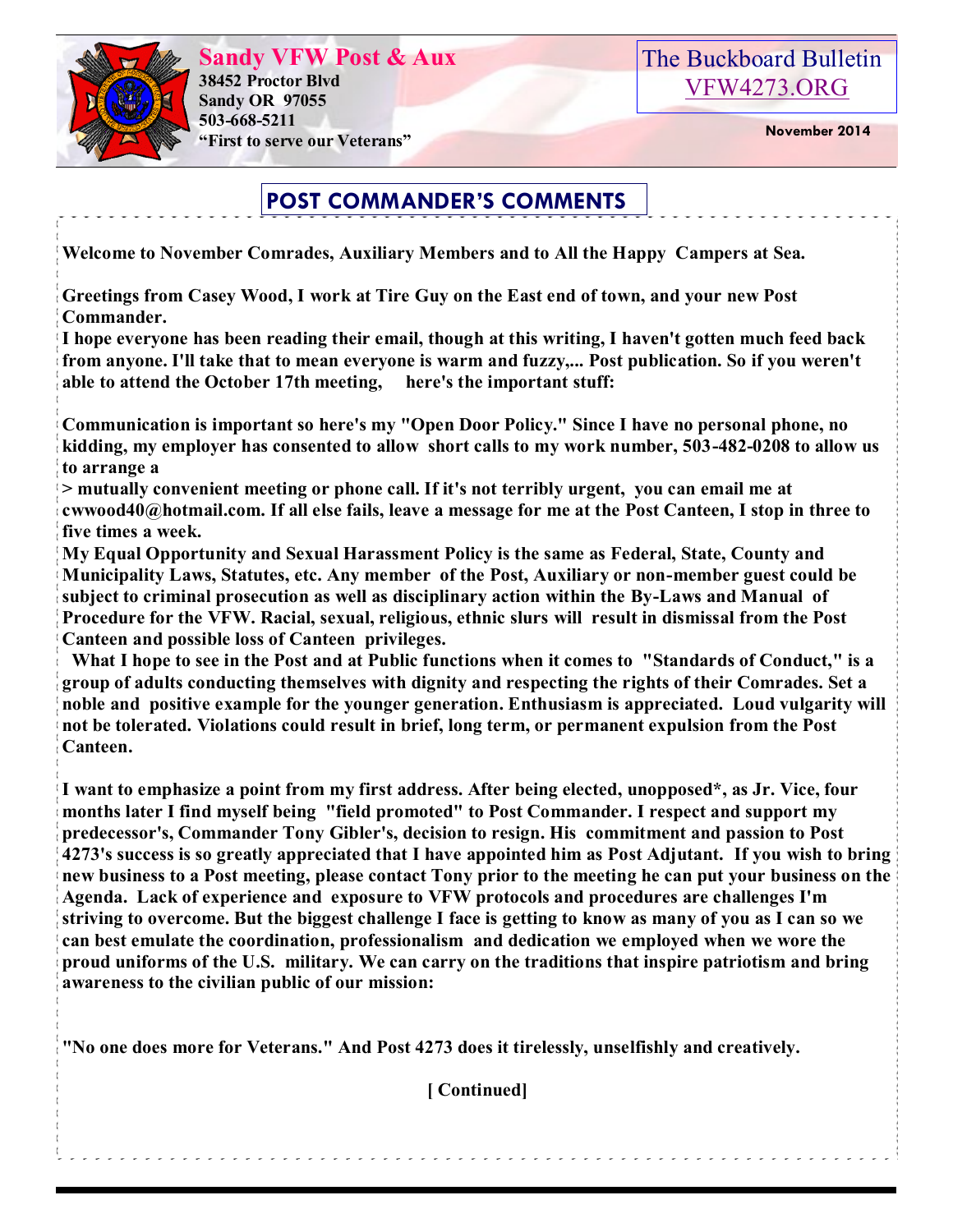[continued from pg 1]

We're almost to Veterans' Day, there have been allot of folks already busy with preparations. We'll need a lot of volunteers to man the booths at Fred Meyer, Bi Mart and possibly Safeway. I'd like to encourage the Post and Auxiliary members to visit business owners and managers in the area and offer to provide Buddy Poppies for their employees to wear during that week. Melissa Samuels has been working to coordinate with Avamere for Posting of the Colors at their Veterans' Day Event. Please contact her if you have any assistance to offer or are interested in attending.

Thank you, Melissa!

Finally, I need to emphasize that our Canteen is subject to civilian laws like any of the Taverns in town. Our Canteen Manager, Jimmie, works very hard to provide our members with this privilege. She has complete legal authority to "cut off" members and guests who are approaching dangerous intoxication. Don't give her any guff! We all owe her our appreciation. She and the House Steering Committee are making changes to Canteen operations that will hopefully result in a more diverse daily menu and more variety for weekend and special events. We hope this will keep Canteen costs down while increasing revenue for the Post.

Welcome to the Holiday Season, folks, warmest wishes.

Commander VFW Post 4273 Casey Woods

 Auxiliary Chaplin THERE WAS NO ARTICLE SUBMITTED

 Judy *Gascon, Auxiliary Chaplain 503-6*68-3748

## *Letter from the editor:*

*There are many members who have suggestions for our newsletter ! Please E-Mail me any and all of them so I can give them the attention they deserve. Thank you,* 

#### VETERANS DAY CELEBRATION

!!:00 AM, TOWN SQUARE. IS WHERE THE

CERAMONY WILL BE. After wards, POT-LUCK AT THE POST. ALSO, A CELERBRA-TION AT AVIMERE AT 2:00PM. WITH FOODS AND DRINKS FOR ALL VETRENS

### **Ladies Auxiliary President's Message**

**THERE WAS NO ARTICLE SUBMITTED**

**Sincerely President Loretta Wilson 503-477-0546 wilsonloretta46@yahoo.com**

 $\mathbb{R}$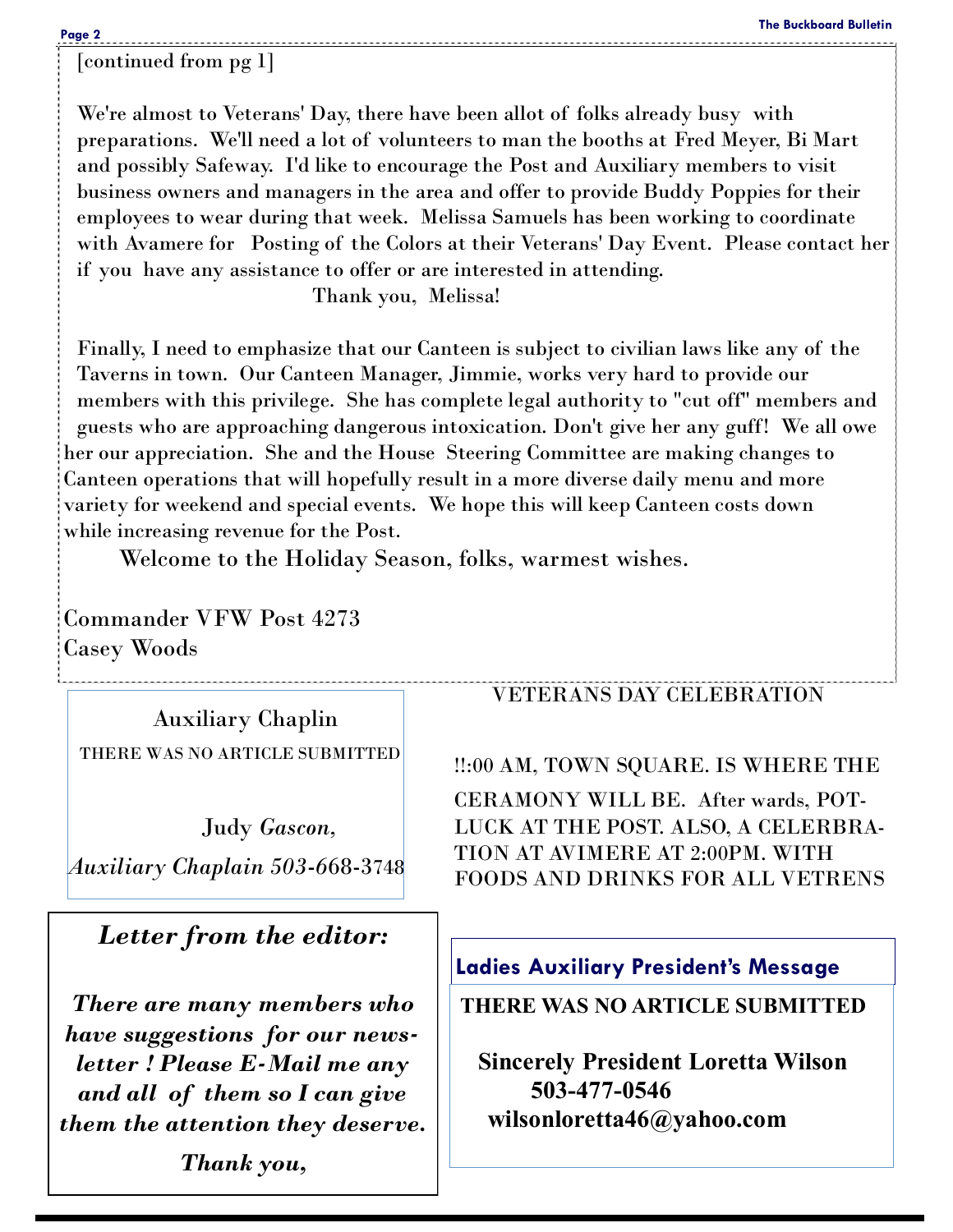### **Post Chaplin**

God of all nations, you are our Strength and Shield. We give you thanks today for the devotion and courage of all those who have offered military service for this country:

For those who have fought for freedom;

For those who have laid down their lives for others;

For those who have borne suffering of mind or of body;

For those who have brought their best gifts to times of need.

God, in your mercy and love, we thank you for their lives.

On our behalf, oh God, many have entered into danger, endured separation from those they love, labored long hours and born hardship in war and in peacetime.

God, in your mercy and love, we thank you for their lives.

We ask today that you would lift up by your Spirit those who are now at war; encourage and heal those in hospitals or mending their wounds at home; guard those in any need or trouble; hold safely in your hands all military families and bring the returning troops to joyful reunion and tranquil life at home.

Give to us, your people, grateful hearts and a united will to honor these men and women and hold them always in our love and our prayers until your world is perfected in peace and all wars cease.

Through Jesus Christ, our Savior,

Amen

Rev. Dr. Jennifer Phillips

Our thoughts and prayers are with long time comrade Dave Velmere, we pray that Dave finds strength and comfort through God each day during his sickness, and we pray that God will heal him soon.

Jeremiah 17:14 "Heal me O Lord, and I shall be healed; save me, and I shall be saved, for you are my praise.

Chaplin, Mellissa

| Post Officers                                                                                                                              |                                                                                                             | <b>Ladies Auxiliary Officers</b>                                                                     |                                                                                                                    |
|--------------------------------------------------------------------------------------------------------------------------------------------|-------------------------------------------------------------------------------------------------------------|------------------------------------------------------------------------------------------------------|--------------------------------------------------------------------------------------------------------------------|
| Commander<br>Senior Vice Cmdr.<br>Junior Vice Cmdr<br>Chaplain<br>Quartermaster<br>Judge Advocate<br>Adjutant<br>Surgeon<br>1 year Trustee | Casey Woods<br>Melissa Samuels<br>Jerry Gomes<br>John Lamb<br>Tony Gibbler<br>Dan Copher<br>Ken Hershberger | President<br>Sr. Vice President<br>Jr. Vice President<br>Treasurer<br>Chaplain<br>Secretary<br>Guard | Loretta Wilson<br>Dora Fitzpatrick<br>Wanda Michaels<br>Midge Watkins<br>Judy Gascon<br>Kaye Gomes<br>Sardi Bowyer |
| 2 year Trustee<br>3 year trustee                                                                                                           | Bert Key<br>William Miller                                                                                  |                                                                                                      |                                                                                                                    |